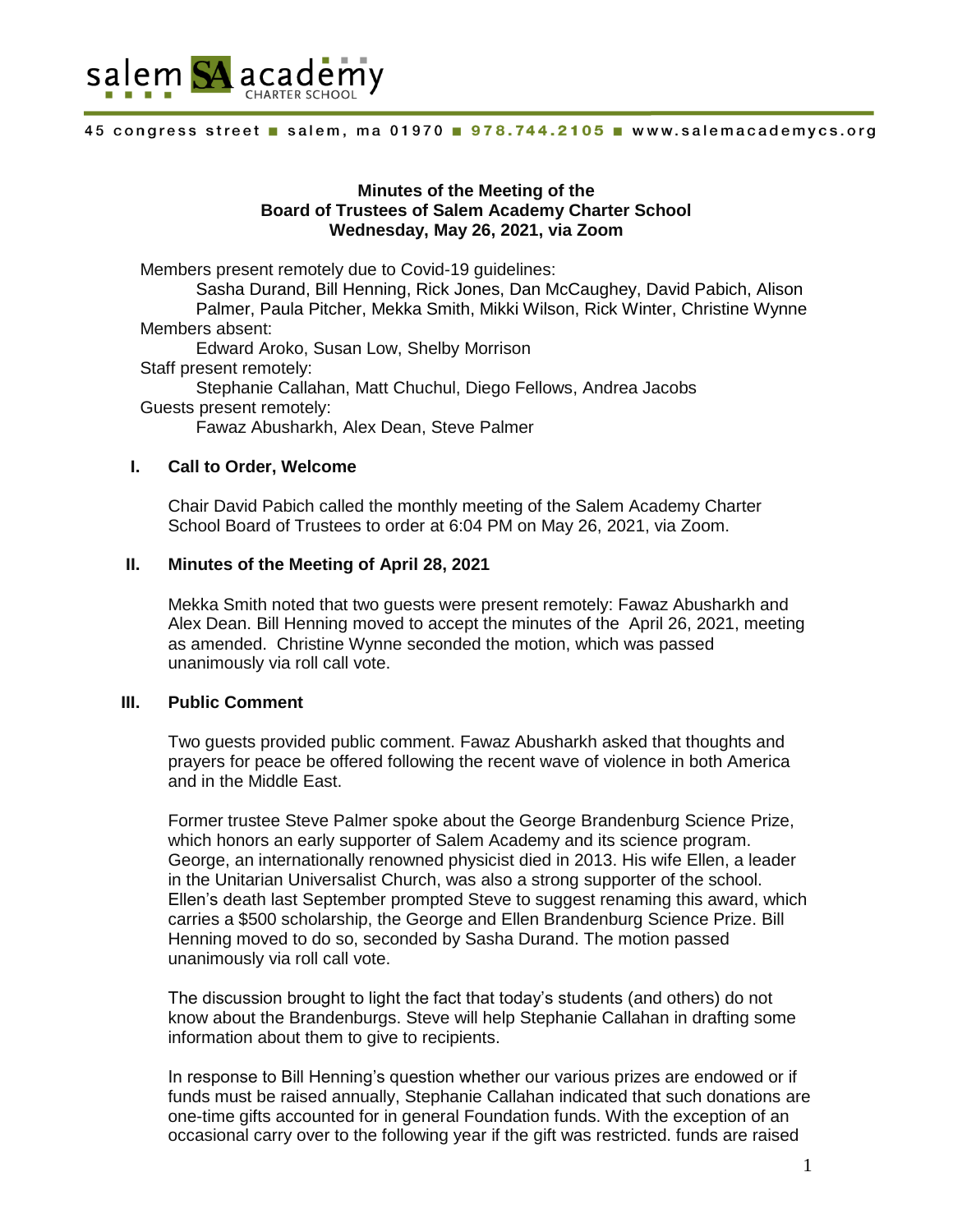

annually. Bill suggested, and the Board agreed, that we should begin thinking about setting aside funds when it is financially feasible to do so in order to endow such prizes in the future. He cited, as an example, that Salem Rotary scholarship endowment that has grown significantly over the past 25 years.

## **IV. SFC Report**

In Amy Stewart's absence, Stephanie Callahan addressed all of the end-of-year activities in which the SFC is involved. These include the Rachel Hunt Scholarship, providing T-shirts for graduating 8<sup>th</sup> graders and flowers or boutonnieres for graduating seniors. The SFC also sponsoring a meeting for the parents of rising  $9<sup>th</sup>$ graders. Last, Massiel Garcia is on board to take over as the SFC treasurer next fall.

## **V. Principals' Report**

Matt Chuchul reported that the Q3 celebration in the gym marked the first time all Lower School grades have been together since reopening, whether in person or via livestreaming. The key words: excitement and joy. Similarly, he was pleased to report on other aspects of student life. The Pauper Princess is still aiming for a screening before the year's end. AAPI heritage month and Juneteenth will be recognized at lunch time, when the most students are together. Upper School students are presenting to Lower School students, and we will indeed celebrate Field Day this year.

Celebrations aside, we are focused on a strong closing to the school year, including gearing up for MCAS. Matt reported that we are also pretty well set for summer school, which will take a more holistic rather than specific subject approach and run throughout July. In the past, summer school was remedial, with students studying a specific subject for two hours a day for a week.

Mikki Wilson asked for more information on this outside curriculum. Called BellXcel, it has been made possible by a grant from DESE and, in addition to the enrichment aspect of covering different subjects, it includes a management system to track attendance, run surveys, and conduct outreach to parents. Its more holistic nature also allows more flexibility in hiring, which is good, as fewer teachers may be available after such a difficult school year.

We are anticipating about 50 students for summer school, more than we have had in the past in the Lower School. This will include some students who may not have qualified in the past but, because of the shorter school year and remote learning, can benefit from more learning time to be ready for September. Additional students may be invited if there are open seats.

Drea Jacobs noted that the same sense of excitement for end-of-year activities has permeated the Upper School. She is particularly proud of how both students and staff have adapted to the full-day schedule and live streaming. This was a huge shift, and everyone is showing up for a strong finish to the school year.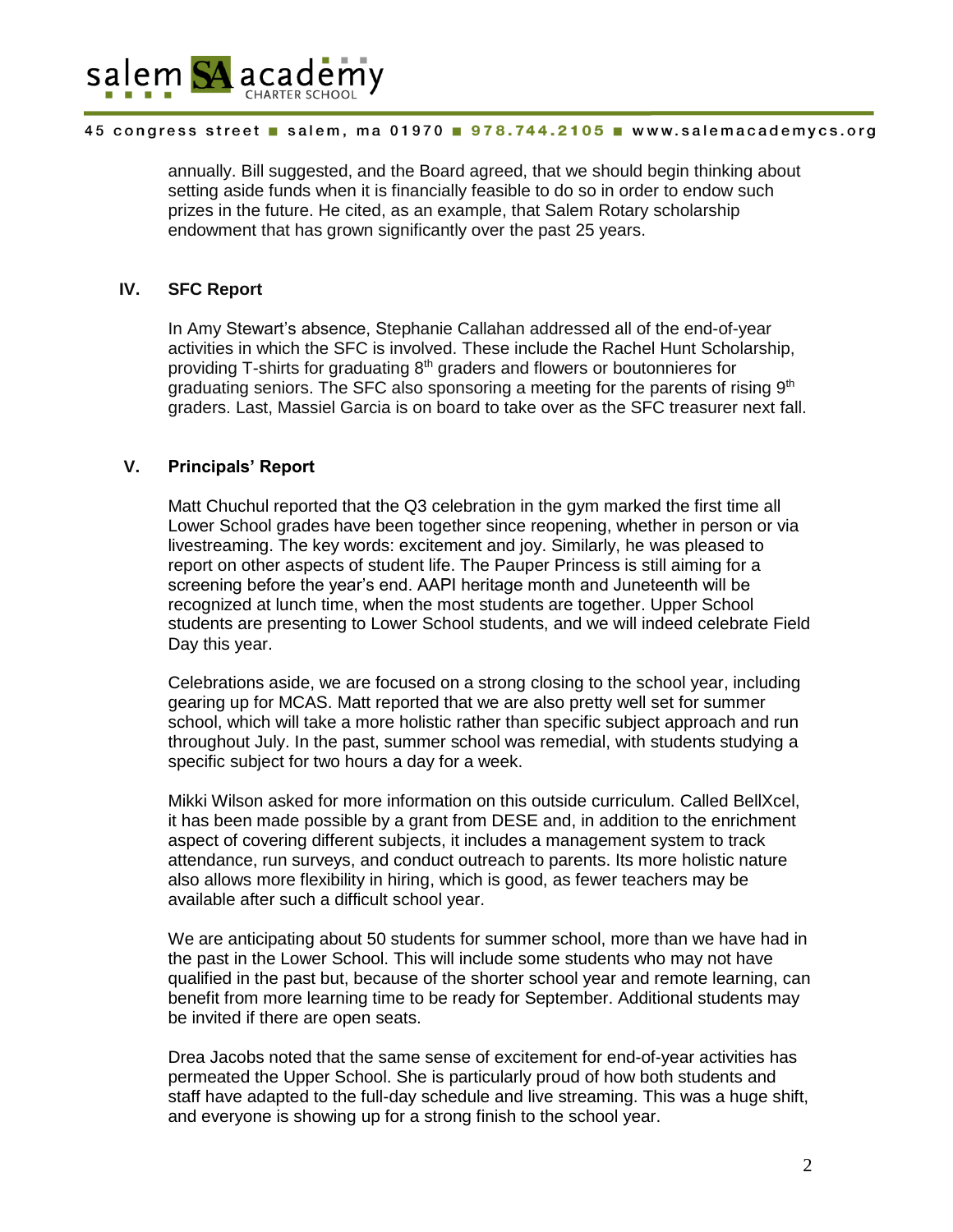

Specifically, on the service-learning front,  $9<sup>th</sup>$  and  $10<sup>th</sup>$  graders have been out in the community and there is a  $9<sup>th</sup>$  grade pride parade planned for June 17<sup>th</sup>. Seniors, many of whose projects were sabotaged by the pandemic, responded by pairing up, supporting others projects and, in all cases, are reflecting and reporting on their projects, from planning through obstacles, lessons learned and how it could be done differently.

Other activities have included surveying remote learners who reported a positive experience overall and provided valuable feedback, as the amount of time they have had to be online has been a concern. We are in the midst of a testing marathon, including both AP tests and MCAS. Becca Alfredson has done an excellent job of coordinating these.

The college counseling team is posting commitments on both Instagram and FaceBook. Although 100 percent of the class has been accepted at a four-year college, not all have made commitments, as some students still have work to do in order to graduate. While some students have been accepted at highly competitive schools, more are opting to stay local for financial or other pandemic-related reasons. It was also noted that some schools, e.g, Salem State, have specific programs like nursing that are very competitive. It has been an atypical year all around, including the fact that admissions testing criteria varied from school to school and we have an unusually high percentage of students on IEPs.

Mikki Wilson wondered about first-generation college students. Drea indicated that, while we do have available data, we have not had time to examine it. We do try to support these students by connecting them with someone who went to the college, and we are looking at the possibility of on-campus weekends for first-generation college applicants. We have room to grow in matching our graduates to the right college in terms of financial support, graduation rates, alumni connections, etc.

## **VI. Executive Director's Report**

Like everyone else, Stephanie Callahan's report focused initially on the high spirits occasioned by the reopening of in-school learning and preparation for the end of the school year. She thanked Drea and Matt for a comprehensive look at the past four weeks. To their report, she added that the Read Foundation visit will be done via Zoom on June  $7<sup>th</sup>$  and we are planning for an in-person gathering on the last day of school. Graduation will also be in person, but limited in capacity, so it will be live streamed for Board members and others.

Looking ahead, we are over enrolled by 33 students with 513 accepted for next year; we do expect that number to change over the summer. Additionally, we are exploring a charter amendment that would raise the cap on the number of students we can have. Stephanie has talked to DESE; they are waiting on data in August and have pushed the deadline to November, so we will not have to submit our request until fall. If our request is rejected, we be forced to limit the number of incoming  $9<sup>th</sup>$  graders.

Over enrollment has become a growing concern. The addition of the arts center, gym, more courses and extracurricular activities, including an expanded athletic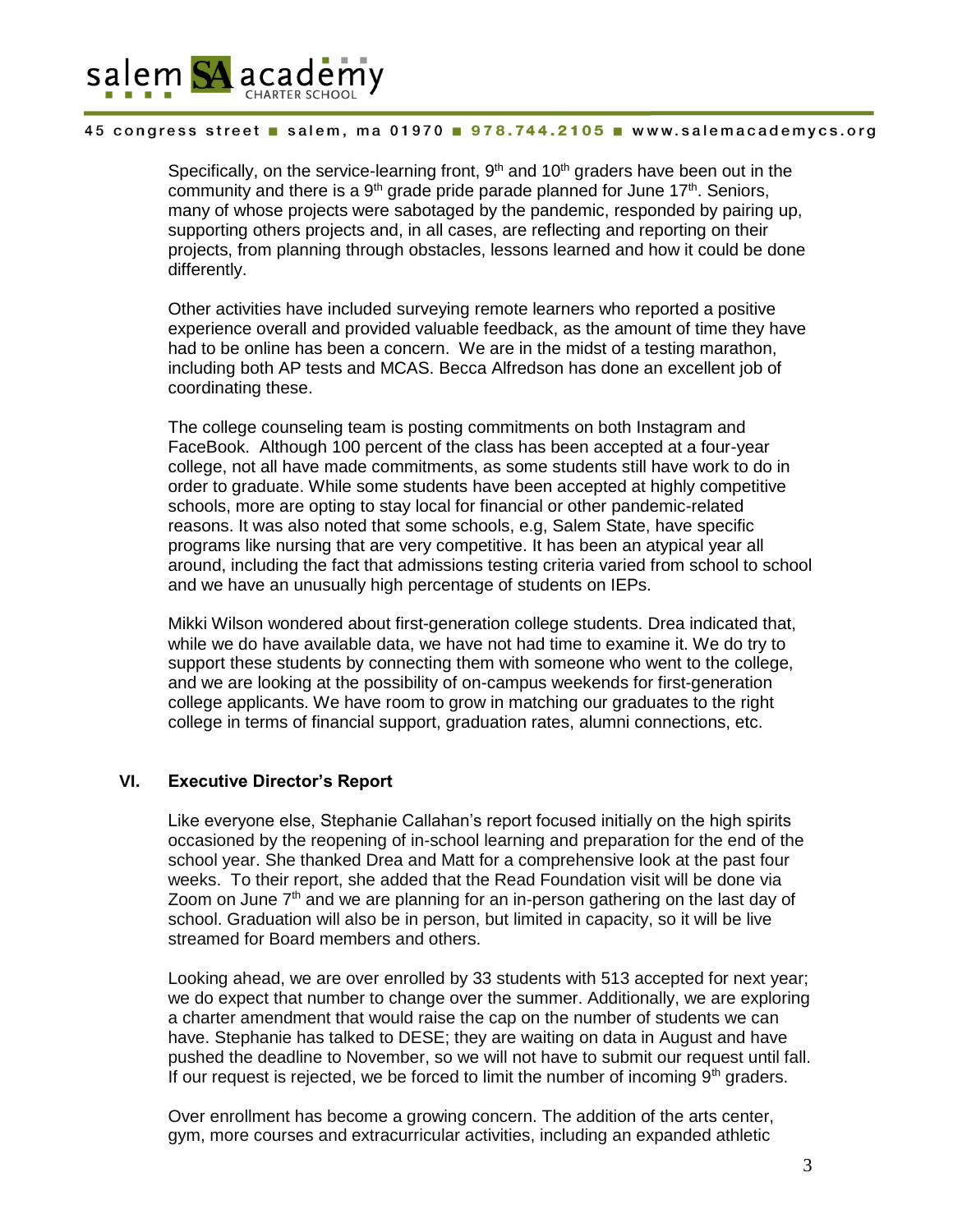

program, has meant that fewer students are leaving. We have been serving around 495 students and will continue to serve all accepted students, but we are close to our cap…and we would like to be compensated for the actual number of students in the school.

Bill Henning asked if we have considered becoming a regional vs. a Salem school. This was last discussed during Kathy Egmont's first year as we would have to become regional to grow significantly. The Board had begun considering an ad hoc strategic planning committee when the pandemic struck. These are topics for further discussion as we undertake longer-term planning re facilities and staff needs.

More immediately, the June Board meeting may be in person; we will use a Doodle poll to determine whether to meet in person or via Zoom.

At this time, fall re-opening is mandated to be in person, which would be extremely difficult for SACS if 3-foot distancing is still required. Many unknowns and issues surrounding next fall remain to be resolved. We do have an approved calendar of 187 learning days with August 30 the first day of school for returning students

### **VII. Committee Reports**

### **A. Governance Committee Report**

Rick Jones reported that Stephanie Callahan presented an emergency planning draft to the committee; they in turn provided feedback to inform the next draft. The committee is looking at leadership planning for the Board as well as candidates to fill the vacancies that will occur in January when Rick Jones's, Dave Pabich's and Christine Wynne's terms expire. The Committee welcomes suggestions, which should be sent directly to Rick. We need people with finance, facilities and development expertise as well as a parent.

Mekka Smith and Dave Pabich have had an initial conversation about coordinating an in-person Board retreat. This will be discussed in June. In the meantime, Mekka will email the Board to identify the best time for such an event. Possible topics include building community, deepening our equity work, reflecting on the past year and initiating the strategic planning discussion.

#### **B. Education Committee Report**

Stephanie Callahan indicated that the committee did meet this month. The focus was on Onward's halfway report and on reopening, which has been discussed above.

### **C. Development Committee Report**

Christine Wynne was pleased to announce the Reach for College Gala was highly successful, thanks especially to those who gave so generously of their